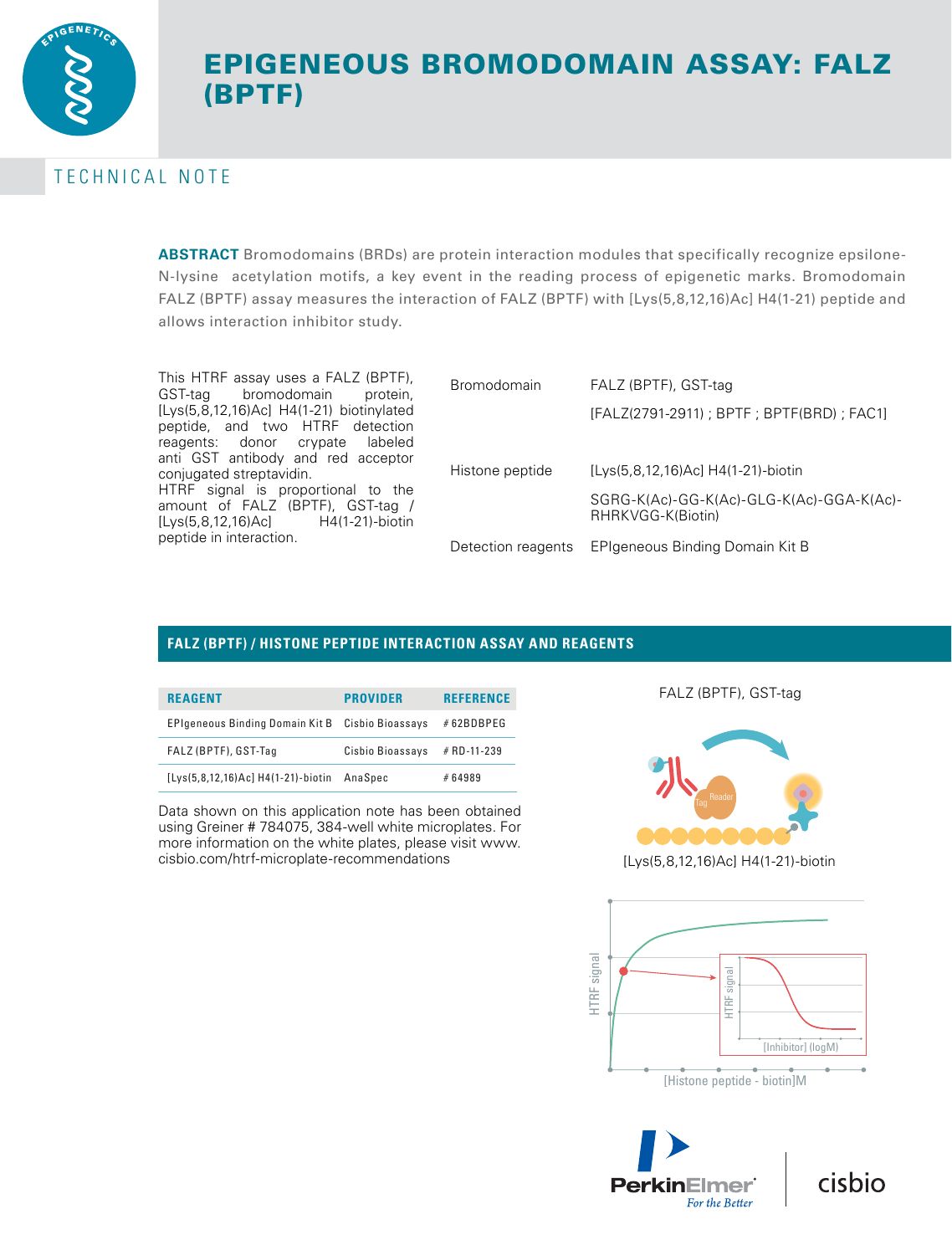### **ASSAY PROTOCOL**

- Dilute the anti GST-Donor Ab 50-fold with Binding Domain Detection Buffer #1 to obtain the working solution ready to be dispensed.
- The peptide-biotin / streptavidin-acceptor ratio must be equal to 8/1 final in the well (e.g. Peptide-biotin used at 4 nM final in the well, SA-Acceptor must be used at 0.5 nM final in the well). Prepare the SA-Acceptor solution in Binding Domain Detection Buffer #1 to get a 4X working solution depending on the final optimal concentration in the well.

*Prepare working solutions of protein and biotin-peptide in assay buffer just prior to use.*

- We recommend using the GST-tagged binding domain at 5nM final concentration in the well. Prepare the working solution at 5X depending on the final concentration in the well in Binding Domain diluent buffer (here 25 nM).
- Prepare the peptide-biotin at optimal concentration (referenced in table Optimal experimental conditions) in Binding Domain Diluent Buffer to get a 5X working solution depending on the final optimal concentration in the well.
- Prepare supplemented Binding Domain Diluent Buffer with DMSO to get a constant percentage throughout the inhibitor titration. Dilute the compound in this solution to get a 10X working solution depending on final concentration in the well.

*DMSO may act as an inhibitor of GST-binding domain and the biotinylated peptide interaction. This can lead to a decrease of the assay window as DMSO % increases. We recommend the use of compatible DMSO % (See table "Optimal experimental conditions" for DMSO tolerance associated with FALZ (BPTF)).*

- Add to a 384-well small volume plate in the following order:
	- 4 μL of FALZ (BPTF), GST-tag (5X)
	- 2 μL of assay buffer (w/ or w/o DMSO)
	- 4 μL of [Lys(5,8,12,16)Ac] H4(1-21)-biotin (5X)
	- 5 μL of SA-Acceptor (4X)
	- 5 μL of anti GST-Donor Ab (4X)
- Cover the plate with a plate sealer and incubate 20h at room temperature.
- Remove plate sealer and read fluorescence emission at 665nm and 620nm wavelengths on an HTRF compatible reader \*.

|                                      | <b>PEPTIDE TITRATION</b>         |                                   | <b>TEST OF INHIBITORS</b> |                                   |                                   |
|--------------------------------------|----------------------------------|-----------------------------------|---------------------------|-----------------------------------|-----------------------------------|
|                                      | <b>POSITIVE</b><br><b>SIGNAL</b> | <b>NEGATIVE</b><br><b>CONTROL</b> | <b>INHIBITOR</b>          | <b>POSITIVE</b><br><b>CONTROL</b> | <b>NEGATIVE</b><br><b>CONTROL</b> |
| <b>FALZ (BPTF), GST-TAG</b>          | $4 \mu L$                        | $\overline{\phantom{a}}$          | $4 \mu L$                 | $4 \mu L$                         | ۰                                 |
| <b>INHIBITOR</b>                     | $\sim$                           | ۰.                                | $2 \mu L$                 | ۰                                 | $\sim$                            |
| <b>BINDING DOMAIN DILUENT BUFFER</b> | $2 \mu L$                        | $6 \mu L$                         | $\sim$                    | $2 \mu L$                         | $6 \mu L$                         |
| <b>BIOTIN-PEPTIDE</b>                | $4 \mu L$                        | $4 \mu L$                         | $2 \mu L$                 | $4 \mu L$                         | $4 \mu L$                         |
| <b>STREPTAVIDIN-ACCEPTOR</b>         | $5 \mu L$                        | $5 \mu L$                         | $5 \mu L$                 | 5 <sub>µ</sub>                    | $5 \mu L$                         |
| <b>ANTI GST-DONOR AB</b>             | $5 \mu L$                        | $5 \mu L$                         | $5 \mu L$                 | 5 <sub>µ</sub>                    | 5 <sub>µ</sub>                    |

\* For more information on HTRF compatible reader, please visit www.cisbio.com/htrf-compatible-readers.

#### **OPTIMAL EXPERIMENTAL CONDITIONS**

| <b>BINDING DOMAIN</b> | <b>RECOMMENDED PEPTIDE CONCENTRATION</b><br>(FINAL IN THE WELL) | <b>DMSO TOLERANCE</b> |
|-----------------------|-----------------------------------------------------------------|-----------------------|
| FALZ (BPTF)           | 0 - 0.5% DMSO: 8 nM - 0.5-1% DMSO: 15 nM                        | $0 - 1\%$             |

#### **DATA REDUCTION**

- The TR-FRET signal is treated as HTRF Ratio = Acceptor signal (665nm) / Donor Signal (620nm) x 10<sup>4</sup>
- HTRF Delta Ratio = Ratio (Positive) Ratio (Negative) where Negative control is performed without reader-protein.
- Assay window =  $S/B$  = Ratio (Positive) / Ratio (Negative)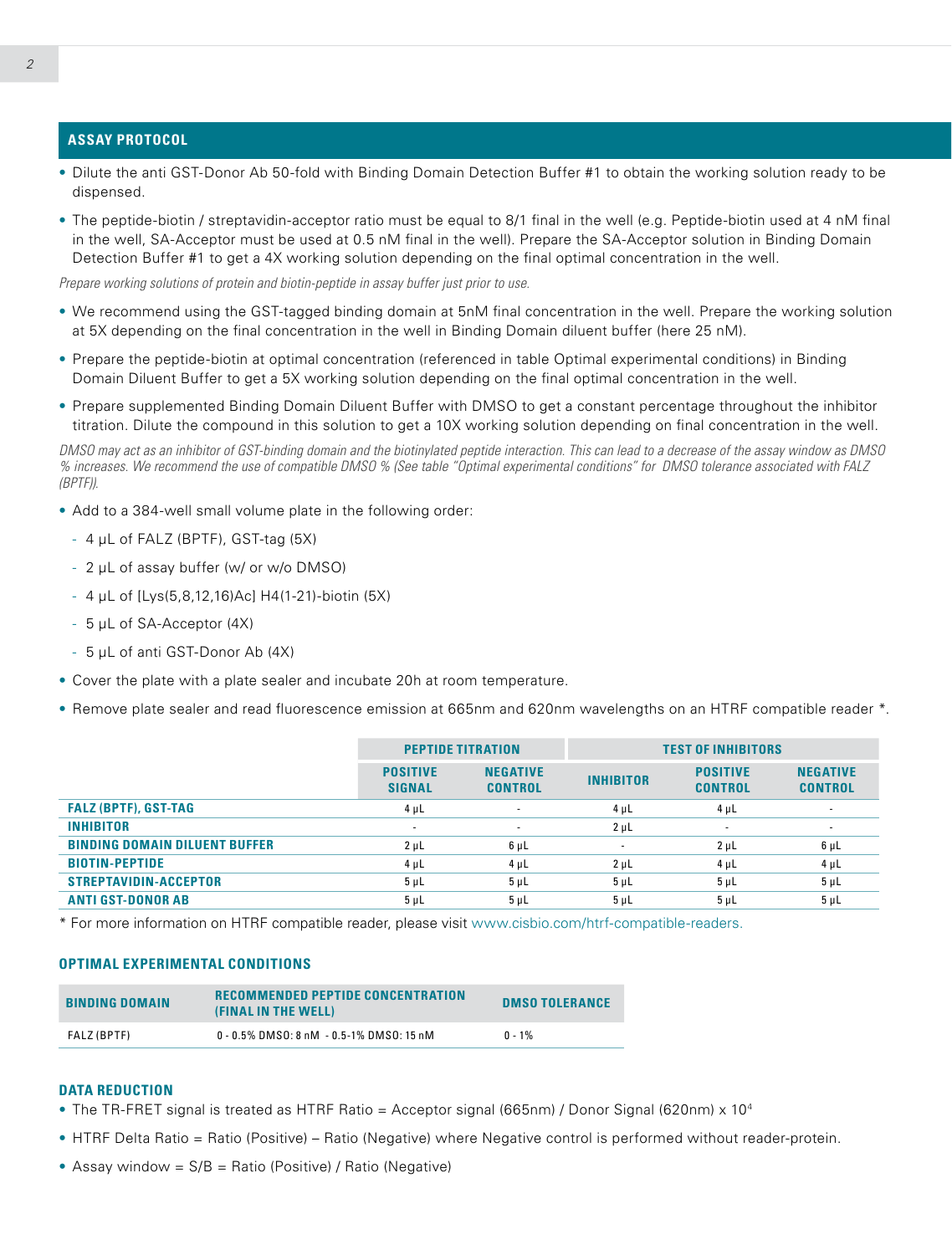#### **RESULTS**

### **1. PEPTIDE-BIOTIN TITRATION**



#### *Measurement of FALZ (BPTF) / histone H4 peptide interaction and DMSO effect*

The GST-FALZ (BPTF) concentration was fixed at 5 nM while the peptide-biotin was serially diluted. The HTRF Delta Ratio is proportional to the specific interaction measured between GST-FALZ (BPTF) and [Lys(5,8,12,16)Ac]-H4(1-21)-biotin peptide. The 8nM Kd value is determined from this experiment using a two-site specific binding regression. A slight shift of apparent Kd is observed while DMSO% increases. This is due to the competitive inhibitor nature of the DMSO on the FALZ (BPTF)/H4 peptide interaction.



#### *Measurement of FALZ( BPTF) / histone H4 peptide interaction kinetic*

The GST-FALZ (BPTF) concentration is fixed at 5 nM while the peptide-biotin was serially diluted. The HTRF Delta Ratio is proportional to the specific interaction measured between GST-FALZ (BPTF) and [Lys(5,8,12,16)Ac]-H4(1-21)-biotin peptide. Equilibrium of kinetic binding of peptide-biotin on bromodomain is reached at 20h.

#### **2. DMSO EFFECT ON ASSAY WINDOW**



#### *Selection of optimal peptide-biotin concentration depending on DMSO % used*

Due to the competitive nature of DMSO, the assay window decreases as the DMSO percentage increases. The assay window can then be recovered by increasing the peptide-biotin concentration. The optimal peptide-biotin concentration is selected (between real Kd and EC100 obtained on the titration without DMSO) with a compromise between assay window and assay sensitivity for inhibitor studies. Note that the higher the peptide-biotin concentration, the higher the inhibitor IC50. For further study of inhibitors, 1% DMSO and 15nM peptidebiotin conditions are selected.

#### **4. KINETIC OF PEPTIDE-BIOTIN BINDING**



#### *Assay window increases over time*

The GST-FALZ (BPTF) concentration was fixed at 5 nM while the peptide-biotin was serially diluted. The HTRF Delta Ratio is proportional to the specific interaction measured between GST-FALZ (BPTF) and [Lys(5,8,12,16)Ac]-H4(1-21)-biotin peptide. As the equilibrium of kinetic binding of peptide-biotin on bromodomain is reached at 20h (see graph 3), the assay window increases over time, here reaching the best value at 20h.